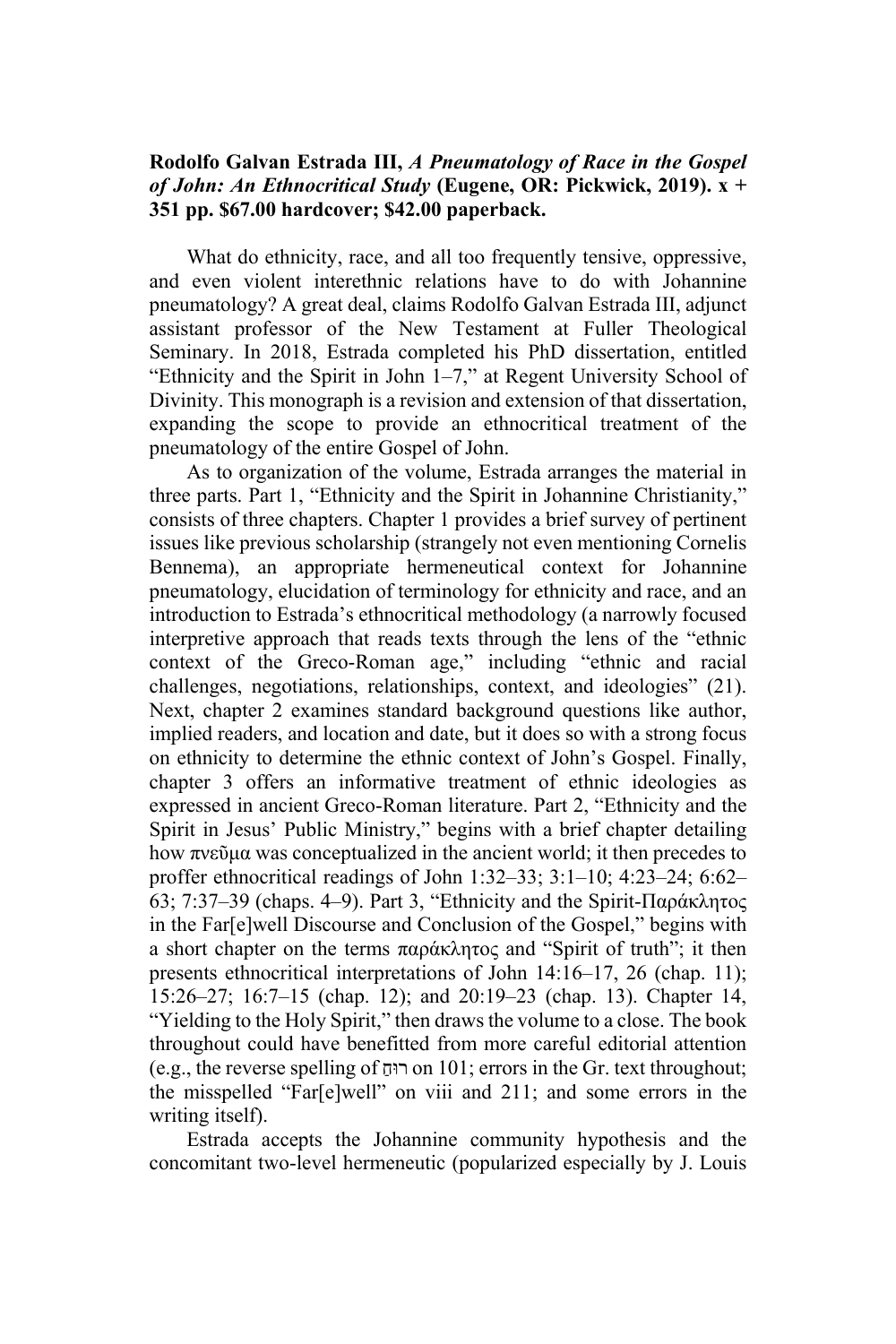Martyn and Raymond Brown), whereby the community's own experiences are blended with the historical details of Jesus's ministry  $(41-42, 51, 260-61)$ ; and he argues on this basis that one can discern "the ethnic identity and concerns of the readers" within the retelling of "the narrative story of Jesus" (42; cf. the interpretations proposed throughout the volume). From this hermeneutical vantage point, Estrada further proposes that "the theology of the Spirit was a contextual portrait for a community that was undergoing ethnic challenges" (14). Estrada argues that "ethnic hostilities were a significant concern for the community which prompt[ed] a new development and understanding of the Spirit" (22); "the Johannine writer articulated a pneumatology in response to ethnic conflicts and prejudicial views that were experienced and perpetuated by members of the community" (22; cf. 94). Thus, according to Estrada, "The gospel has an ethnic agenda that is intrinsically linked to its articulation and description of the Spirit" (288). Interestingly, interpreters' ability "to recognize this agenda" remains impossible "without an ethnocritical approach which draws our attention to how elements of ethnic difference, rationalization, and prejudice of the Greco-Roman world ought to shape and influence our reading of the Spirit discourses in the Fourth Gospel" (288). This perhaps explains why other scholars working from the two-level hermeneutical perspective have previously failed to discern such readings of Johannine pneumatology. Moreover, given the foundational nature of Martyn's "two-level drama" for Estrada's thesis, there is a disappointing lack of robust engagement with dissenting voices and hard-hitting critiques of this approach—one thinks of contributions like Richard Bauckham, "The Audience of the Gospel of John" (chap. 5 in *The Testimony of the Beloved Disciple* [Grand Rapids: Baker Academic, 2007]) and Edward Klink III, *Sheep of the Fold: The Audience and Origin of the Gospel of John* (Cambridge: Cambridge University Press, 2007), not to mention critiques from scholars like Martin Hengel and Andreas Köstenberger or Robert Kysar's notable renunciation of the theory that he once espoused.

Estrada provides a valuable summary of various Greco-Roman perspectives on ethnicity and elucidates some relational, political, and religious implications of such in the ancient world (esp. in chap. 3, "Study of the Greco-Roman Ethnic Ideologies," but also in more topically focused ways throughout the various chapters). In so doing, the author interacts with both the primary literature and modern scholarship, providing a discussion that will prove beneficial for NT scholars by broadening their awareness of important aspects of potentially relevant background material for various NT passages. Certainly, acknowledging the value of considering such possible connections within the Gospel of John would not constitute a novel approach and ought to be encouraged.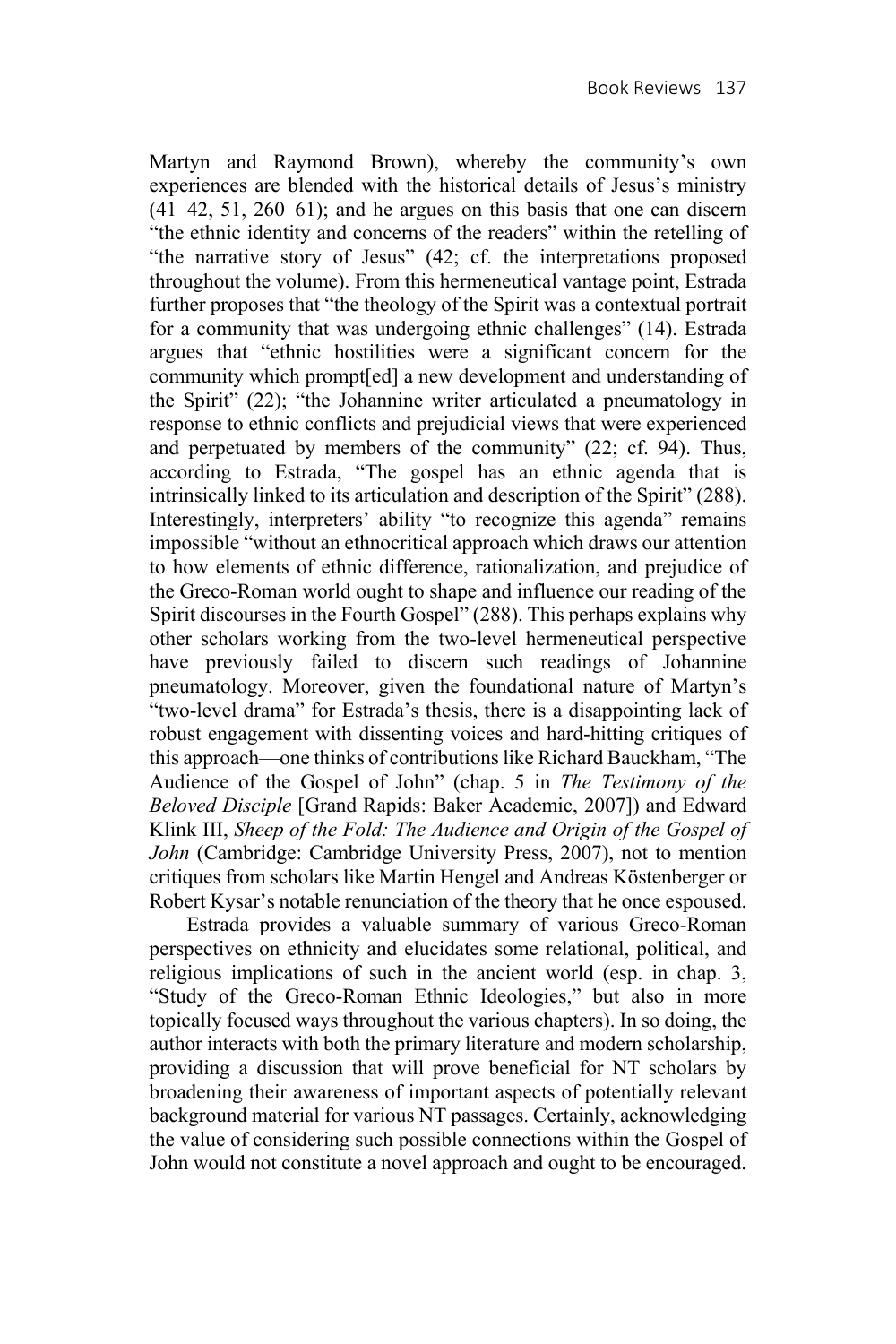Yet Estrada makes the bold attempt to read *the entirety* of Johannine pneumatology through ethnic lenses, and one gets the sense that he has to work a little too hard to do so.

Many of Estrada's readings appear less than obvious, at least to my mind. For example, commenting on the contextual meaning of κόσμος within the Farewell Discourse, he asserts, "One becomes the 'world' with the embrace of violence and power toward minority communities" (257). Is this really what the Johannine author wishes to communicate or has his text simply been hijacked by the "ethnic imagination" of his interpreter? (cf. 296 for the term *ethnic imagination*). In fact, Estrada frequently does not appear to arrive at his conclusions by meticulous exegetical analysis of the details and flow of the text as much as he does through finding possible ethnocritical points of entry—such as the mention of the Greeks (John 7:35), the orphan (14:18), or the fear of the "Jews" (20:19)—and leveraging these in support of an ethnic-racial reading. Consequently, in regard to 7:37–39, one discovers that "ethnic suspicion . . . sets the scene" for the invitation to receive the Spirit (295), that this invitation "includes the Jews and Greeks who live in ethnically hostile parched lands of racial suspicion," and that it anticipates "the coming nourishment of the Spirit that would bring an end to the fear and trepidation of ethnic association and crossing of boundaries" (209). The basis for this reading is "the accusation that Jesus desires to flee to the Greeks," his "inability to clarify this misunderstanding," and the supposed implications of this for readers in a diaspora context (210). As it pertains to our second example (14:18), Estrada argues that "the use of child and orphan imagery that permeates the Farewell Discourse and gospel" serves to "reimagin[e] one's ethnic kin" (228). Finally, the interpretation produced by the utilization of the "fear of the Jews"— Estrada's "primary context" for the giving of the Spirit (279; cf. 272, 275)—as an interpretive lens for 20:19–23 is this: "[T]he fear of the other is overcome by the Holy Spirit. The Fourth Gospel presents its own Pentecost tradition by including the role of the Spirit in helping the disciples overcome their fear of the 'Jews', which in the community's context also includes the ethnically other. The Spirit infuses the disciples with the divine life-giving power to proclaim the message of Jesus' identity, reach those who participate or condone the synagogue excommunication, or who enact violence against the innocent" (287).

These proposed ethnocritical readings exhibit a tendency to read ethnic ideas into the text where they are less than obvious and to downplay, if not deny, more obvious contextual emphases. In fact, Estrada not only concedes that one could not discern the ethnic agenda of Johannine pneumatology if not for an ethnocritical approach (288), but he also speaks of subjectively *generating* meaning: "all meaning